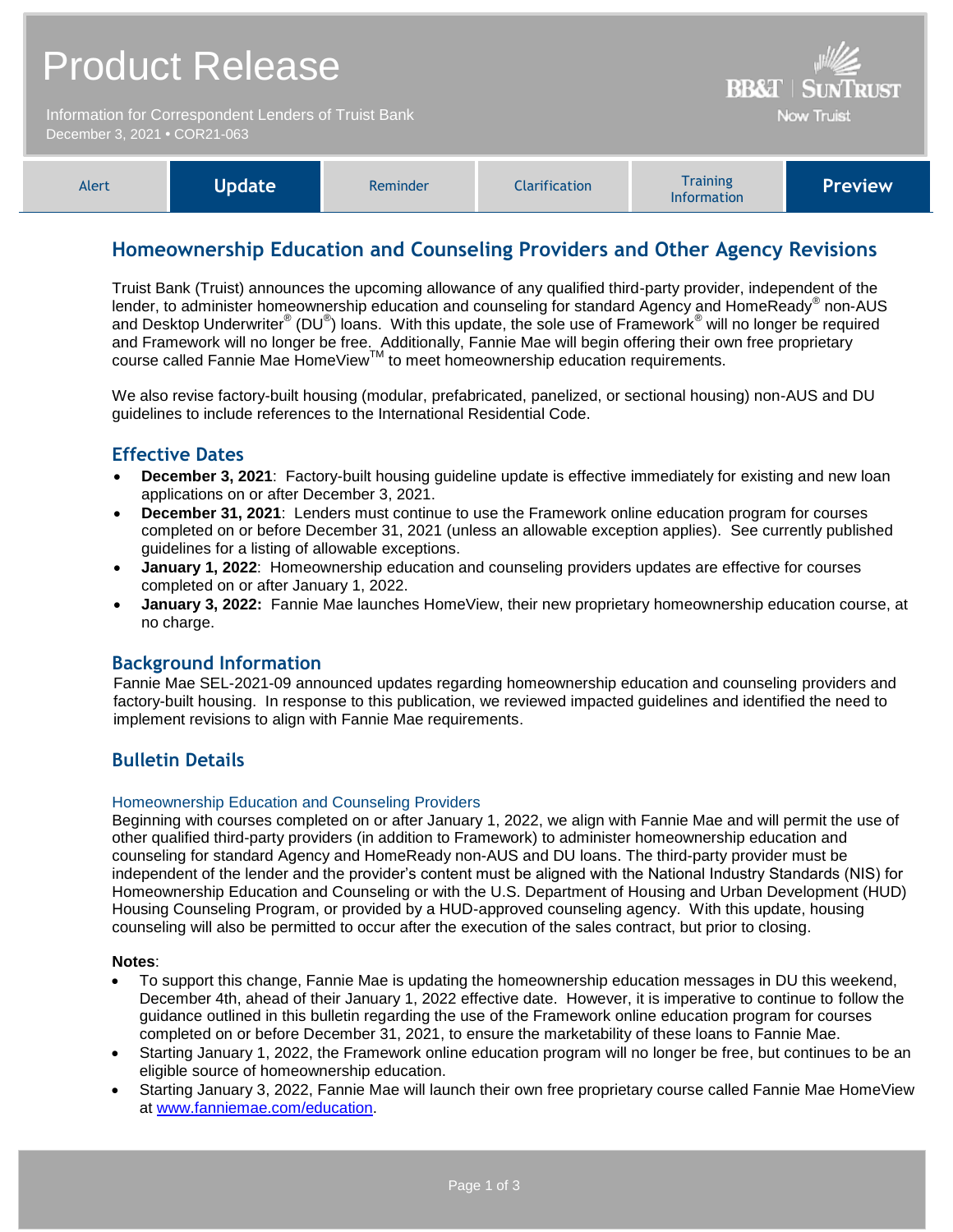Information for Correspondent Lenders of Truist Bank December 3, 2021 **•** COR21-063



# **Bulletin Details, continued**

### Homeownership Education and Counseling Providers, continued

The tables below provide a summary of the changes to the homeownership education and housing counseling requirements that will apply for courses completed on or after January 1, 2022, with a comparison to existing requirements. See the attached Before and After Matrix for full details.

| <b>HOMEOWNERSHIP EDUCATION</b>   |                                                                                                                                                                                                                                                                           |                                                                                                                                                                                                                                                                                                                                                                                                                                                  |  |  |  |  |
|----------------------------------|---------------------------------------------------------------------------------------------------------------------------------------------------------------------------------------------------------------------------------------------------------------------------|--------------------------------------------------------------------------------------------------------------------------------------------------------------------------------------------------------------------------------------------------------------------------------------------------------------------------------------------------------------------------------------------------------------------------------------------------|--|--|--|--|
| <b>Topic</b>                     | <b>Existing Requirements</b>                                                                                                                                                                                                                                              | <b>Revised Requirements</b>                                                                                                                                                                                                                                                                                                                                                                                                                      |  |  |  |  |
| Eligible<br>Provider             | Framework Homeownership, LLC; or<br>Education course provided by a Community Seconds or<br>other down payment assistance program provider,<br>where the program requires its own homeownership<br>education or counseling provided by a HUD-approved<br>counseling agency | Any qualified third-party provider, independent of the<br>lender; which can include a mortgage insurance<br>company (without regard to whether they provide<br>mortgage insurance coverage for the particular<br>transaction)<br>Education course provided by a Community Seconds or<br>other down payment assistance program provider,<br>where the program requires homeownership education<br>or counseling provided by a HUD-approved agency |  |  |  |  |
| Required<br><b>Documentation</b> | Certificate of Course Completion from Framework (or<br>alternate provider based on Framework referral, if<br>applicable); or<br>Certificate of completion from provider                                                                                                   | Certificate of course completion from the provider                                                                                                                                                                                                                                                                                                                                                                                               |  |  |  |  |

| <b>HOUSING COUNSELING</b>        |                                                                                                                                                                                                                                                                                                                                                                        |                                                                                                                                                                                                                                                                                                                                                                                                                                                                                                                                                                                                                                                                                                                                                                         |  |  |  |
|----------------------------------|------------------------------------------------------------------------------------------------------------------------------------------------------------------------------------------------------------------------------------------------------------------------------------------------------------------------------------------------------------------------|-------------------------------------------------------------------------------------------------------------------------------------------------------------------------------------------------------------------------------------------------------------------------------------------------------------------------------------------------------------------------------------------------------------------------------------------------------------------------------------------------------------------------------------------------------------------------------------------------------------------------------------------------------------------------------------------------------------------------------------------------------------------------|--|--|--|
| <b>Topic</b>                     | <b>Existing Requirements</b>                                                                                                                                                                                                                                                                                                                                           | <b>Revised Requirements</b>                                                                                                                                                                                                                                                                                                                                                                                                                                                                                                                                                                                                                                                                                                                                             |  |  |  |
| Date Required<br>for Completion  | Prior to execution of the sales contract                                                                                                                                                                                                                                                                                                                               | Prior to loan closing                                                                                                                                                                                                                                                                                                                                                                                                                                                                                                                                                                                                                                                                                                                                                   |  |  |  |
| Required<br><b>Documentation</b> | Certificate of Completion of Housing Counseling (Fannie<br>Mae Form 1017), signed by both the counseling recipient<br>and the HUD counsellor<br><b>Special Feature Code Requirement for HomeReady</b><br><b>Loans Only:</b> Use SFC 184 to identify loans where at least<br>one borrower completed housing counseling prior to the<br>execution of the sales contract. | If after execution of the sales contract but prior to<br>٠<br>closing, certificate of course completion from the<br>provider.<br>If prior to execution of the sales contract, Certificate of<br>Completion of Housing Counseling (Fannie Mae Form<br>1017) signed by both the counseling recipient<br>(borrower) and the HUD counselor.<br><b>Special Feature Code Requirement for</b><br>HomeReady Loans Only: Use SFC 184 to<br>identify loans where at least one borrower<br>completed housing counseling <b>prior to the</b><br>execution of the sales contract.<br><b>Note:</b> When at least one borrower completes the housing<br>counseling <i>after execution</i> of the sales contract but prior to<br>closing, no SFC is required (This quidance applies for |  |  |  |

## Factory-Built Housing: Modular, Prefabricated, Panelized, or Sectional Housing

Several years ago, the International Residential Code replaced the Uniform Building Code. We align with Fannie Mae and update factory-built housing non-AUS and DU guidelines to remove references to the Uniform Building Code and to incorporate references to the International Residential Code.

#### Before and After Matrices

- [Click here](http://www.truistsellerguide.com/manual/cor/products/Cr21-063BA-FactoryBuiltHousing.pdf) to see the before and after matrix that provides a detailed overview of the factory-built housing update.
- [Click here](http://www.truistsellerguide.com/manual/cor/products/Cr21-063BA-HomeownershipEducation.pdf) to see the before and after matrix that provides a detailed overview of the homeownership education and housing counseling updates.